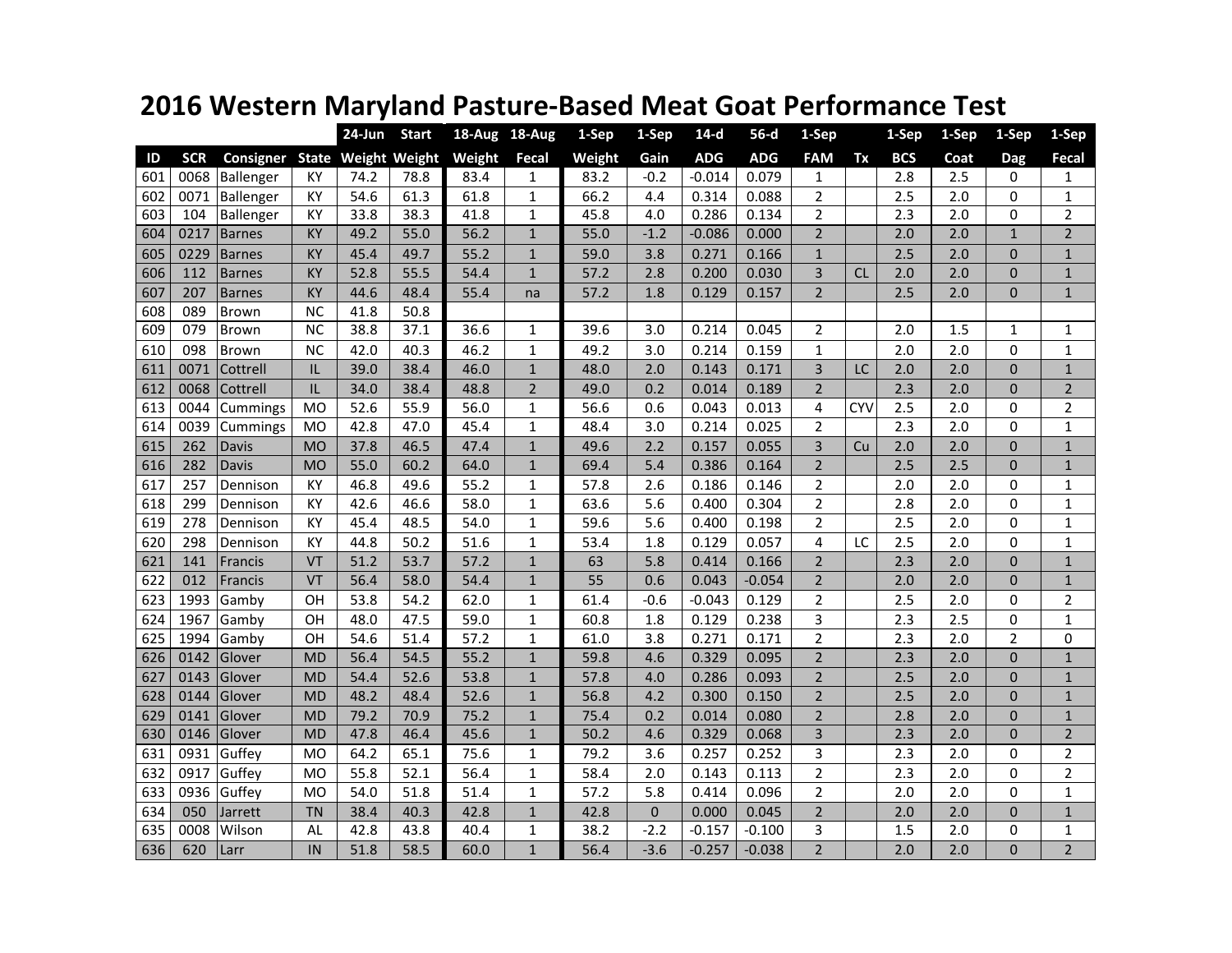|     |            |                    |           | 24-Jun | <b>Start</b>               | 18-Aug 18-Aug |                | 1-Sep  | 1-Sep   | $14-d$     | $56-d$     | 1-Sep          |            | 1-Sep      | 1-Sep | 1-Sep        | 1-Sep          |
|-----|------------|--------------------|-----------|--------|----------------------------|---------------|----------------|--------|---------|------------|------------|----------------|------------|------------|-------|--------------|----------------|
| ID  | <b>SCR</b> | Consigner          |           |        | <b>State Weight Weight</b> | Weight        | Fecal          | Weight | Gain    | <b>ADG</b> | <b>ADG</b> | <b>FAM</b>     | Tx         | <b>BCS</b> | Coat  | <b>Dag</b>   | Fecal          |
| 637 | 630        | Larr               | IN        | 48.8   | 55.3                       | 66.6          | $\overline{2}$ | 68.6   | 2.0     | 0.143      | 0.238      | 3              |            | 2.3        | 2.0   | $\Omega$     | 1              |
| 638 | 618        | Larr               | IN        | 44.0   | 52.1                       | 61.0          | $\mathbf{1}$   | 68.0   | 7.0     | 0.500      | 0.284      | $\mathbf{1}$   |            | 2.8        | 2.5   | $\Omega$     | $\mathbf{1}$   |
| 639 | 726        | Loos               | IL        | 59.0   | 60.0                       | 73.0          | 1              | 78.0   | 5.0     | 0.357      | 0.321      | $\mathbf{1}$   |            | 3.0        | 2.0   | 0            | $\overline{2}$ |
| 640 | 721        | Loos               | IL        | 57.2   | 62.6                       | 66.2          | $\mathbf{1}$   | 68.4   | 2.2     | 0.157      | 0.104      | 3              | Cu         | 2.5        | 2.0   | $\Omega$     | $\mathbf 1$    |
| 641 | 720        | Loos               | IL        | 56.6   | 62.0                       | 69.6          | $\mathbf{1}$   | 74.8   | 5.2     | 0.371      | 0.229      | $\overline{2}$ |            | 2.5        | 2.0   | $\Omega$     | $\mathbf{1}$   |
| 642 | 016        | Loyd               | <b>NC</b> | 66.4   | 59.5                       | 62.8          | $\mathbf{1}$   | 65.0   | 2.2     | 0.157      | 0.098      | $\overline{2}$ |            | 2.0        | 2.0   | $\mathbf{1}$ | $1\,$          |
| 643 | 023        | Loyd               | <b>NC</b> | 48.4   | 43.2                       | 49.0          | $\overline{2}$ | 50.2   | 1.2     | 0.086      | 0.125      | 3              | <b>CYV</b> | 2.0        | 2.0   | $\Omega$     | $\overline{2}$ |
| 644 | R083       | Maynard<br>Dishman | <b>TN</b> | 44.4   | 49.9                       | 44.8          | $\mathbf{1}$   | 45.8   | $1.0\,$ | 0.071      | $-0.073$   | $\overline{2}$ |            | 2.0        | 2.0   | $\Omega$     | $\mathbf{1}$   |
| 645 | R049       | Maynard<br>Dishman | <b>TN</b> | 44.0   | 44.6                       | 52.2          | $\mathbf{1}$   | 59.0   | 6.8     | 0.486      | 0.257      | $\overline{2}$ |            | 2.5        | 2.0   | $\Omega$     | $\mathbf{1}$   |
| 646 | 113        | Mulhall            | KY        | 51.6   | 58.5                       | 52.2          | $\mathbf{1}$   | 52.8   | 0.6     | 0.043      | $-0.102$   | $\overline{2}$ |            | 1.5        | 2.0   | $\mathbf{1}$ | $\overline{2}$ |
| 647 | 117        | Mulhall            | KY        | 49.4   | 59.1                       | 70.4          | $\mathbf{1}$   | 68.6   | $-1.8$  | $-0.129$   | 0.170      | 3              | LC         | 2.5        | 2.0   | $\Omega$     | $\mathbf 1$    |
| 648 | 3747       | Murphy             | <b>NJ</b> | 68.6   | 66.9                       | 73.8          | $\mathbf{1}$   | 79.2   | 5.4     | 0.386      | 0.220      | $\mathbf 1$    |            | 2.3        | 2.0   | $\Omega$     | $\mathbf 1$    |
| 649 | 4048       | Murphy             | NJ        | 61.6   | 59.9                       | 73.2          | $\mathbf{1}$   | 77.0   | 3.8     | 0.271      | 0.305      | $\overline{2}$ |            | 2.8        | 2.0   | $\Omega$     | $\mathbf 1$    |
| 650 | F200       | Murphy             | NJ        | 75.6   | 74.4                       | 85.4          | $\mathbf{1}$   | 92.8   | 7.4     | 0.529      | 0.329      | $\mathbf{1}$   |            | 2.5        | 2.0   | $\Omega$     | $\mathbf{1}$   |
| 651 | F167       | Murphy             | NJ        | 53.2   | 56.0                       | 62.8          | $\mathbf{1}$   | 65.0   | 2.2     | 0.157      | 0.161      | $\overline{2}$ |            | 2.3        | 2.0   | $\Omega$     | $\mathbf{1}$   |
| 652 | 1623       | Nelson             | <b>MD</b> | 43.4   | 46.4                       | 47.4          | $\mathbf{1}$   | 49.8   | 2.4     | 0.171      | 0.061      | $\overline{2}$ |            | 2.5        | 2.0   | $\Omega$     | $\mathbf{1}$   |
| 653 | 1604       | Nelson             | <b>MD</b> | 41.2   | 40.4                       | 48.8          | $\mathbf{1}$   | 49.0   | 0.2     | 0.014      | 0.154      | $\overline{2}$ |            | 2.3        | 2.0   | $\Omega$     | $\mathbf{1}$   |
| 654 | 1610       | Nelson             | <b>MD</b> | 46.8   | 49.6                       | 57.2          | $\mathbf{1}$   | 60.0   | 2.8     | 0.200      | 0.186      | 3              |            | 2.3        | 2.0   | $\Omega$     | $\overline{2}$ |
| 655 | 0441       | Patrick            | KY        | 50.2   | 52.9                       | 61.0          | $\mathbf{1}$   | 68.8   | 7.8     | 0.557      | 0.284      | $\mathbf{1}$   |            | 2.5        | 2.0   | $\Omega$     | 3              |
| 656 | 0470       | Patrick            | KY        | 57.8   | 58.9                       | 63.2          | $\mathbf{1}$   | 60.0   | $-3.2$  | $-0.229$   | 0.020      | $\overline{4}$ | LC         | 2.3        | 2.0   | $\Omega$     | $\overline{2}$ |
| 657 | 0450       | Patrick            | KY        | 53.7   | 54.3                       | 43.2          | $\mathbf{1}$   | 43.0   | $-0.2$  | $-0.014$   | $-0.202$   | 3              | LC         | 1.5        | 2.0   | $\Omega$     | $\mathbf{1}$   |
| 658 | 1001       | Payne              | OK        | 42.0   | 41.5                       | 44.8          | $\mathbf{1}$   | 44.0   | $-0.8$  | $-0.057$   | 0.045      | $\overline{2}$ |            | 1.5        | 2.0   | $\Omega$     | $\mathbf{1}$   |
| 659 | 1070       | Payne              | OK        | 38.1   | 36.7                       | 42            | $\mathbf{1}$   | 41.2   | $-0.8$  | $-0.057$   | 0.080      | 3              | LC         | 2.0        | 2.0   | $\Omega$     | $\mathbf{1}$   |
| 661 | 1611       | Peters             | <b>NC</b> | 42.8   | 41.9                       | 49.6          | $\mathbf{1}$   | 52.4   | 2.8     | 0.200      | 0.188      | $\overline{2}$ |            | 2.0        | 2.0   | $\Omega$     | $\mathbf{1}$   |
| 662 | 1639       | Peters             | <b>NC</b> | 52.2   | 54.3                       | 61.0          | $\overline{2}$ | 63.2   | 2.2     | 0.157      | 0.159      | $\overline{2}$ |            | 2.3        | 2.0   | $\Omega$     | $\mathbf{1}$   |
| 663 | 1609       | Peters             | <b>NC</b> | 42.8   | 43.6                       | 47.6          | $\mathbf{1}$   | 47.2   | $-0.4$  | $-0.029$   | 0.064      | $\overline{2}$ |            | 2.0        | 2.0   | $\Omega$     | $\mathbf{1}$   |
| 664 | 1603       | Peters             | <b>NC</b> | 47.6   | 47.0                       | 49.8          | $\mathbf{1}$   | 50.6   | 0.8     | 0.057      | 0.064      | $\mathbf{1}$   |            | 2.0        | 2.0   | $\Omega$     | $\mathbf{1}$   |
| 665 | 1649       | Pinneo             | KS        | 57.6   | 60.5                       | 63.4          | $\mathbf{1}$   | 70.8   | 7.4     | 0.529      | 0.184      | $\mathbf{1}$   |            | 2.8        | 2.0   | $\mathbf{1}$ | $\mathbf{1}$   |
| 666 | 1865       | Pinneo             | KS        | 43.0   | 44.7                       | 43.8          | $\mathbf{1}$   | 46.6   | 2.8     | 0.200      | 0.034      | $\overline{2}$ |            | 2.0        | 2.0   | $\Omega$     | $\mathbf{1}$   |
| 667 | 1723       | Pinneo             | <b>KS</b> | 54.2   | 51.9                       | 55.6          | $\overline{2}$ | 59.8   | 4.2     | 0.300      | 0.141      | $\overline{2}$ |            | 2.5        | 2.0   | $\Omega$     | $\mathbf{1}$   |
| 668 | 0027       | Pritchett          | AL.       | 42.2   | 47.2                       | 46.0          | 1              | 49.2   | 3.2     | 0.229      | 0.036      | $\overline{2}$ |            | 2.3        | 2.0   | $\Omega$     | $\mathbf{1}$   |
| 669 | 0026       | Pritchett          | <b>AL</b> | 47.6   | 54.5                       | 57.6          | $\mathbf{1}$   | 54.8   | $-2.8$  | $-0.200$   | 0.005      | $\overline{3}$ | LC         | 2.0        | 2.0   | $\Omega$     | $\mathbf{1}$   |
| 670 | 0007       | Purich             | VT        | 39.8   | 41.0                       | 45.4          | $\mathbf{1}$   | 52.2   | 6.8     | 0.486      | 0.200      | 3              |            | 2.3        | 2.0   | $\Omega$     | $\mathbf 1$    |
| 671 | 0008       | Purich             | <b>VT</b> | 33.6   | 38.5                       | 40.8          | $\mathbf{1}$   | 43.4   | 2.6     | 0.186      | 0.088      | $\overline{2}$ |            | 2.3        | 2.0   | $\Omega$     | $\mathbf{1}$   |

## **Western Maryland Pasture‐Based Meat Goat Performance Test**